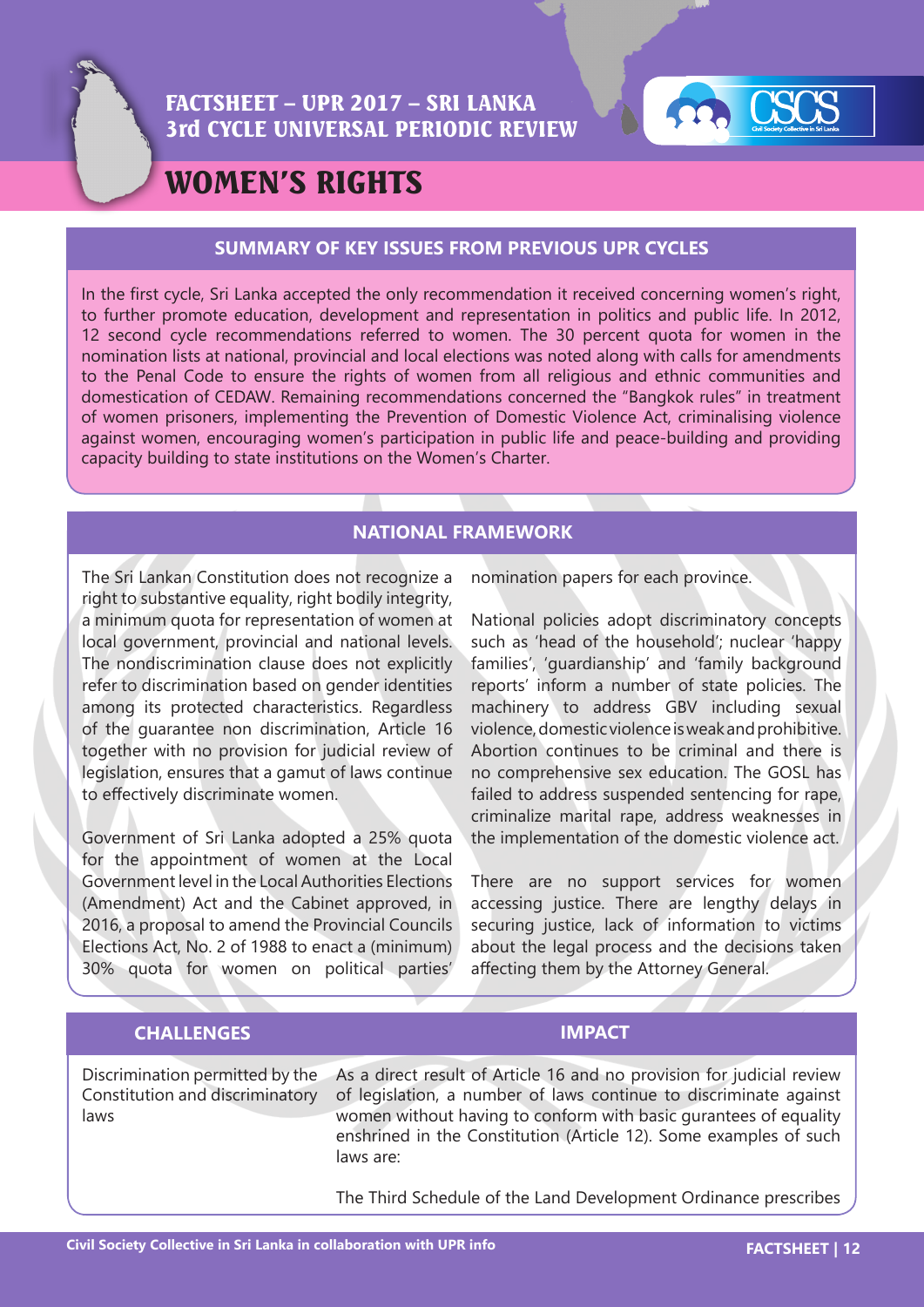



### **CHALLENGES IMPACT**

Discrimination permitted by the Constitution and discriminatory laws Discriminatory application of law Discriminatory policies an order of succession to land permits issued by the State that discriminates against girl children, who, though may be the oldest in the family, are deprived of their inheritance rights merely because they are females. Muslim Marriage and Divorce Act of 1951 explicitly prohibits women from holding the position of Quazi (judge) within the Quazi court system eventhough this is a tax payer funded, state office. It also permits marriage of children under the age of 18 resulting physcial, emotional and economic abuse. Jaffna Matrimonial Rights and Inheritance Orinance of 1947 disables women subject to Thesawalamai law from entering into contracts without the express approval of their husband. The Kandyan law of intestate succession contains discriminatory provisions towards girl children. a daughter given in diga marriage before the death of the father forfeits her rights to his estate. Where a daughter contracts a diga marriage after the death of the father, she can inherit the father's property but if within a period of one year after the date of her marriage, her brothers and binna married sisters tender her fair market value of the immovable property, she is bound to convey the property to them. The Vagrants Ordinance of Sri Lanka is often used to round up and detain women sex workers. Women are arrested by the police for the offence being "an idle and disorderly person" and the fact that she was carrying on her person condomns is usually submitted by the police as 'productions' in proof of an 'offence'. Women sex workers become vulnerable to abuse by certain police officers. The penal code provision on impersonation is also used to victimize transgender persons. Discriminatory concepts such as 'head of the household'; nuclear 'happy families' inform a number of policies and result in discrimination of women. The Family Background Report (FBR) circular by the Sri Lanka Foreign Employment Bureau on 07th June 2013 (No 13/2013) and circular (No 19/2013) issued by the Ministry of Foreign Employment Promotion and Welfare in December 2013, requires women migrants to be subject to a family background check, bans women with children under the age of five from migrating overseas for work, and requires all women with children over the age of five years to 'guarantee the protection of [her] children' by nominating a substitute caregiver and also sets a higher minimum age requirement than 18 for women hoping to migrate overseas for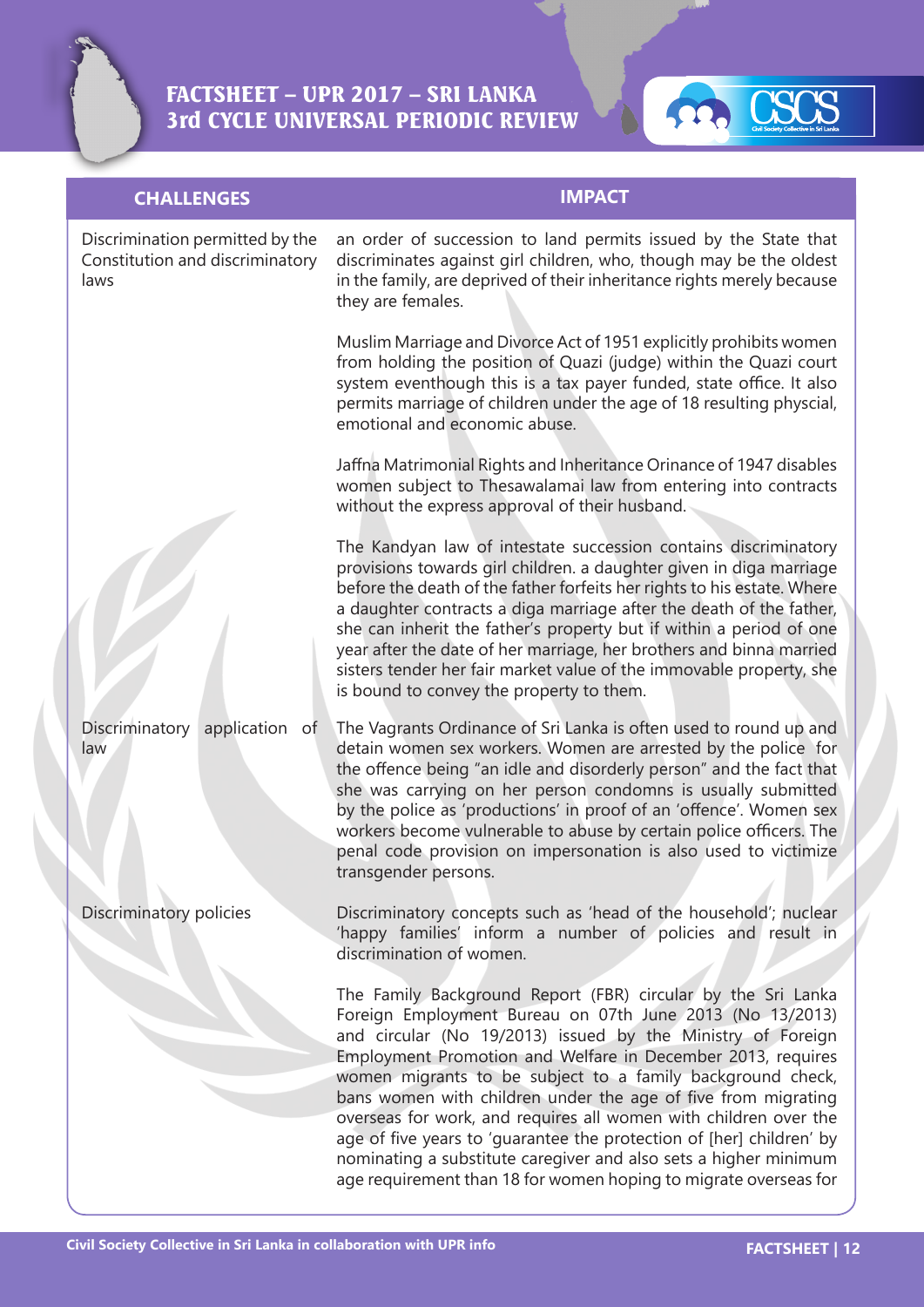

| <b>CHALLENGES</b>                                                                                                      | <b>IMPACT</b>                                                                                                                                                                                                                                                                                                                                                                                                                                                                                                                  |
|------------------------------------------------------------------------------------------------------------------------|--------------------------------------------------------------------------------------------------------------------------------------------------------------------------------------------------------------------------------------------------------------------------------------------------------------------------------------------------------------------------------------------------------------------------------------------------------------------------------------------------------------------------------|
| Discriminatory policies                                                                                                | domestic work. Strict implementation of this policy results in women<br>prevented from migrating for employment, in detention of women<br>at the airport for failing to comply, and results in vulnerability of<br>women, particularly poor women, to officials issuing the FBR.                                                                                                                                                                                                                                               |
|                                                                                                                        | There are no policies to address the situation of female headed<br>households in conflict affected areas, particularly those living in<br>internal displacement camps.                                                                                                                                                                                                                                                                                                                                                         |
|                                                                                                                        | Similarly in Free Trade Zones (FTZ) women live with limited facilities<br>and in insecure situations. There is also a high incidence of violence<br>of sexual harassments and sexual abuse. Working conditions are<br>poor. In the 'manpower' sector female labourers do not receive<br>statutory employment benefits such as provident fund contributions<br>and also have a number of difficulties in securing their dues.                                                                                                   |
| Representation of women in<br>decision making                                                                          | Female representation is 5.8% in the national parliament, (only 13<br>out of 225 representatives are women). In the year 2015, the female<br>representation in Provincial Councils was 6% while in the regional<br>representative structures (pradeshiya sabahs) it is less than 2%.                                                                                                                                                                                                                                           |
|                                                                                                                        | Lack of representation of women in the constitutional reform<br>process before the Constituent Assembly has meant that despite<br>wide ranging submissions from women and the recommendations<br>of the PRCCR, and the Fundamental Rights Sub Committee, the draft<br>Bill of Rights proposed by the Sub-Committee does not include a<br>section on women while it does include sections on the rights of<br>children, the disabled, senior citizens, etc. and it also fails to include<br>an Independent Commission on women. |
| Laws or gaps in the law that<br>protect or promote gender<br>based violence                                            | Marital rape is not recognized. For Muslim girls the penal code<br>also exempts statutory rape for girls 12 and above who are married<br>(Penal Code Section 363). Penal Code Sections 365 and 365A also<br>criminalizes sexual activity between two consenting adults of the<br>same sex.                                                                                                                                                                                                                                     |
|                                                                                                                        | Vagrants Ordinance and Brothels Ordinance contribute to the<br>criminalization of prostitution and results in an environment devoid<br>of protection and due process and contributes to violence against<br>those engaged in sex work.                                                                                                                                                                                                                                                                                         |
| designed<br>Laws<br>protect<br>to<br>from<br>rights<br>and<br>protect<br>violence women victims are not<br>implemented | The Supreme Court reference 03/2008 giving High Courts discretion<br>in implementing the strict sentencing in the penal code for rape and<br>statutory rape, continues to see accused 'settle' cases by payment of<br>monies to the victim family and judgments of suspended sentences<br>for these offences.                                                                                                                                                                                                                  |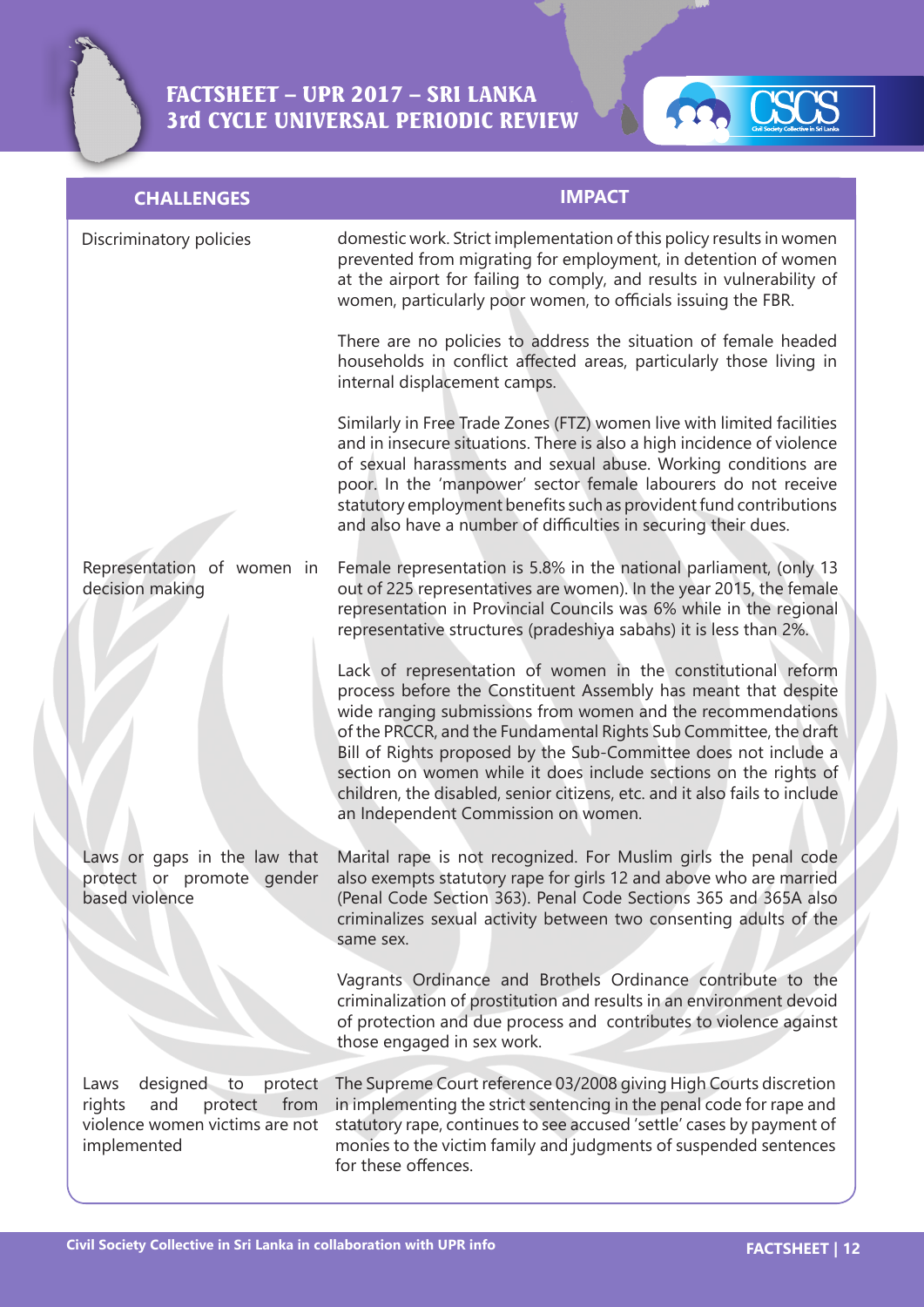

### **CHALLENGES IMPACT**

Laws designed to protect rights and protect from violence women victims are not implemented

The Muslim Marriage and Divorce Act of 1951 permits early marriage and as such exposes young girls to domestic and other forms of violence. Practices such 'hadd punishments' as dispensed by Mosque Committees are practiced with impunity and without police interference. There is no law preventing femal genital cutting which is a practice that exists in Sri Lanka.

The Penal Code does not include exceptions to the ban on abortion, termination of pregnancy for therapeutic reasons and cases where the pregnancy is the result of rape or incest and it has punitive provisions imposed on women who undergo abortion. There are no provisions guaranteeing women seeking the termination of their pregnancy will be provided with access to quality services, including the management of complications arising from unsafe abortions.

The Assistance to and Protection of Victims of Crime and Witnesses Act No. 04 of 2015 has not been fully implemented. There is no administrative system that provides the proctection envisioned under the Act.

The implementation of the Domestic Violence Act of 2005 has anecdotal evidence to suggest that women are coerced into marriage counselling as part of the remedy to domestic violence, they are exposed to greater opportunity for harm as a result of interim orders not being granted as courts are unable to assure physical protection, and there are no services including shelters, etc that are available to those who access relief under the Act.

Women's U.N. Report Network says 30 percent to 40 percent of women in Sri Lanka today suffer from some kind of violence, while more than 60 percent of women across Sri Lanka are victims of domestic violence. Women are routinely harassed both verbally and physically when traveling by bus, train or even walking on the street.

According to a 2015 report by UNFPA, gender-based violence is especially prevalent in areas most affected by the conflict (North and East), but violence and harassment is pervasive across socioeconomic groups.

Fear and intimidation, lack of Tamil police officers at police desks, female police officers at women and children desks at police stations who do not ensure the safety and protection of female victims, militarisation of the North and East, and the general culture of impunity that exists prevents women from making formal complaints of SGBV and GBV. Out of the total formal complaints made to authorities many continue to pend both at the

Violence Against women: Widespread violence, a culture of fear, intimidation, lack of faith and impunity in the investigation and prosecution.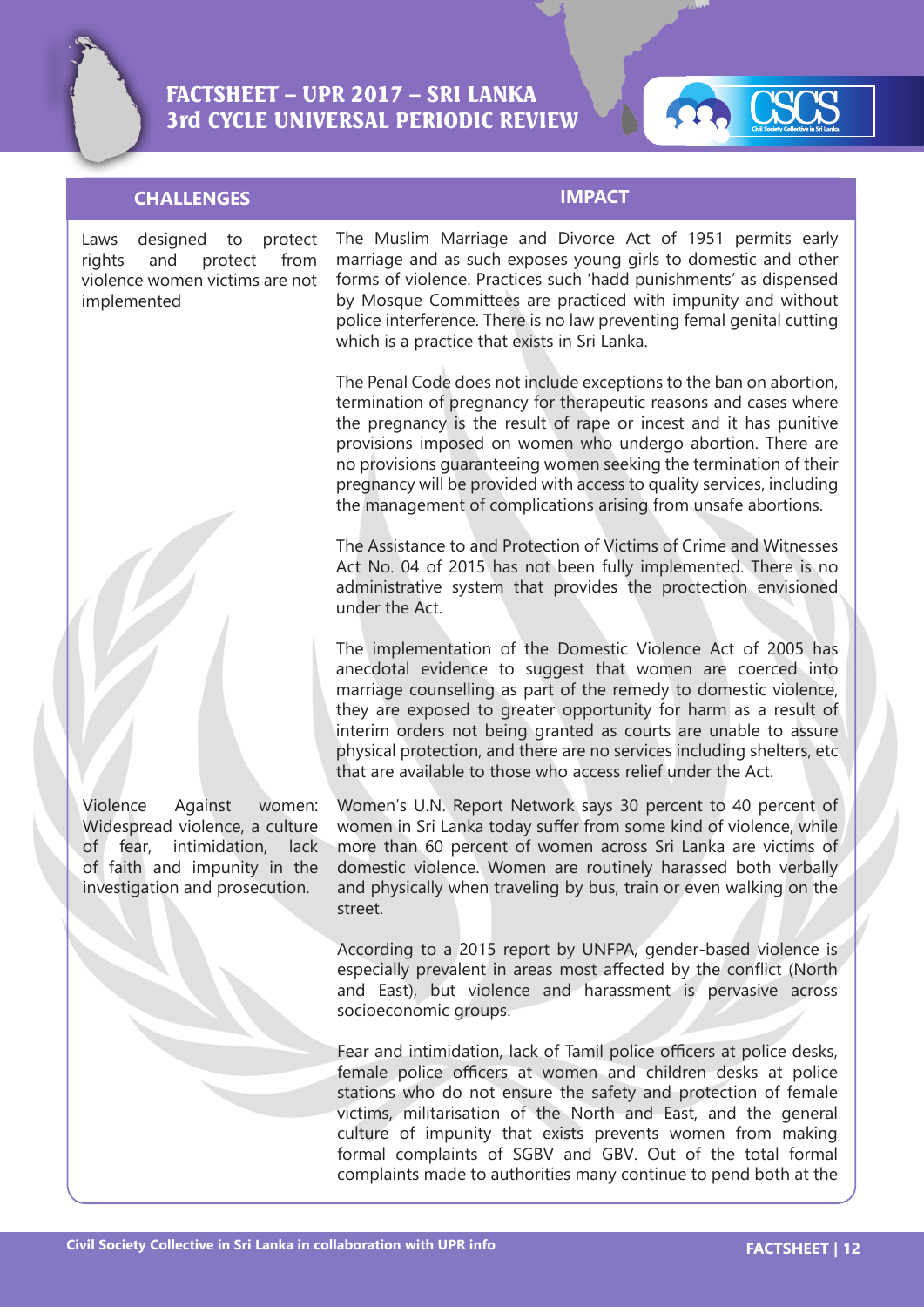



### **CHALLENGES IMPACT**

Violence Against women: Widespread violence, a culture of fear, intimidation, lack of faith and impunity in the investigation and prosecution. Deep seeted social gender stereotyping Perpetuation of gender stereotyping and gender roles is deeply embedded in the Sri Lanka's education system and curricula. Women face multiple challenges to secure positions of leadership and even membership in trade unions, farmer's societies and fisheries cooperatives. Priority is not given to unions headed by women when distribution of welfare grants are given by the government. The lack of economic opportunities and political space for ethnic minorities, women and rural youth has created deep discontent. In this post war development landscape, Sri Lanka cannot avoid the challenge of addressing issues of inequality and real vulnerabilities of marginalized communities at the ground level if it is to attain sustainable peace and development. A majority of rural women are involved in food production. However, they are unable to make decisions regarding the industry, lands, equipment, houses, properties, distribution of the products and the right to own the financial and economic valuables. investigative level and prosecution level with very low numbers of convictions. Identification parades are conducted with the victim in full view of the suspects. Cases drag on for long periods of time with multiple hearings without recourse to the victims providing greater chances for intimidation and re-victimisation. Furthermore, the normalisation of the use of PTA to investigate offences not related to those stipulated in the Act, such as in the case of Vithya Sivaloganathan.

### **RECOMMENDATIONS**

- **Repeal Article 16(1) of the Constitution to introduce judicial review of all laws. 1.**
- **Constitutionally embed rights specific to women as proposed by the Public Representations Committee (PRC), including the concept of substantive equality 2.**
- **Establish an effective National Independent Commission on Women and allocate it with adequate resources to ensure its effective functioning. 3.**
- **Adopt and implement policies and programs, including amendments to Family Background Report which address intersectional discrimination including castebased discrimination. 4.**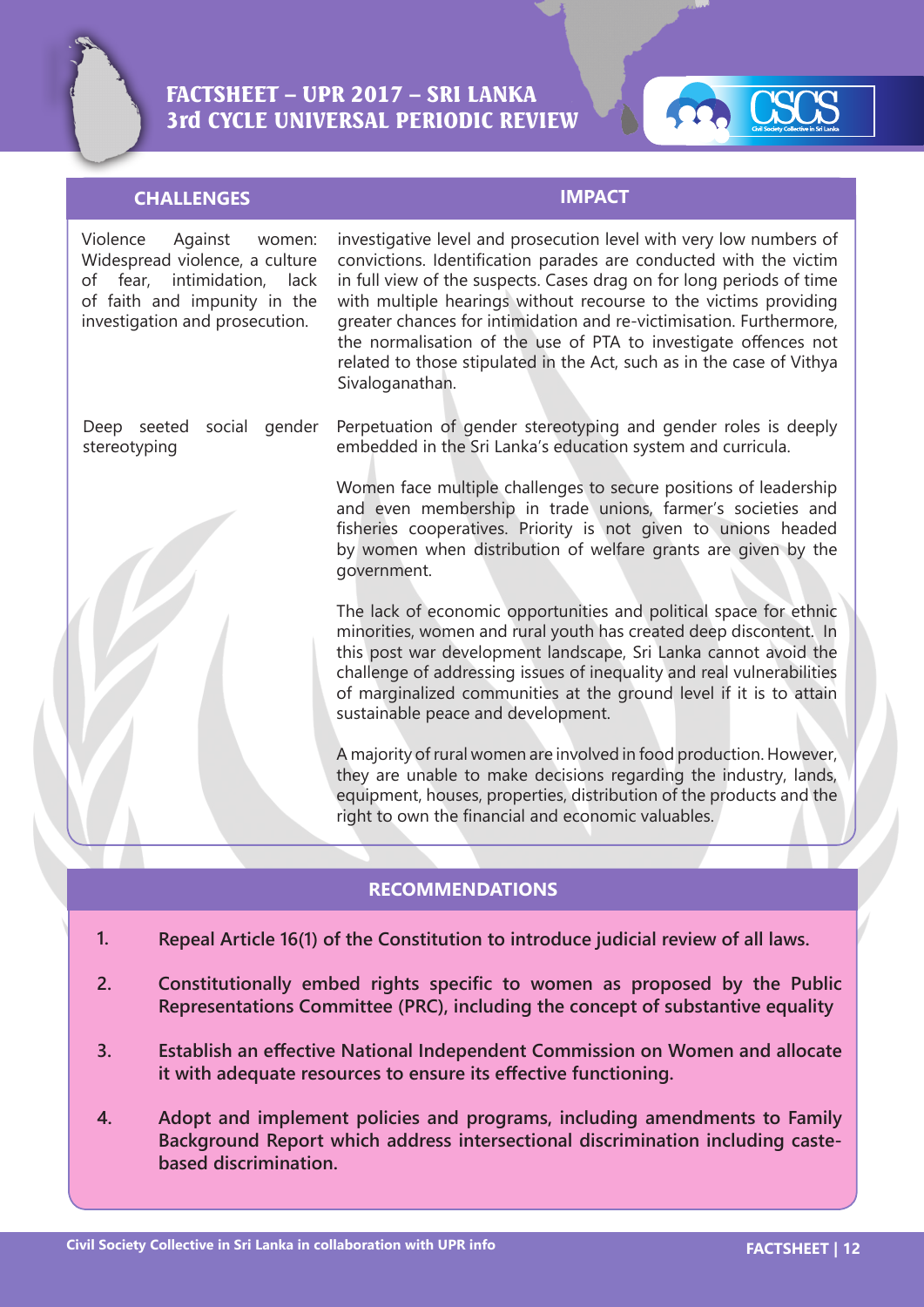



### **RECOMMENDATIONS**

- **5. Repeal discriminatory provisions of the Land Development Ordinance in relation to succession, inheritance and joint ownership**
- **6. Amend all Personal Laws, including the Muslim, Kandyan and Tesawalamai Personal Laws, to remove discriminatory provisions regulating ownership, inheritance, transfer and disposal of land and property, as well as provisions regulating legal capacity, marriage, divorce, and child custody.**
- **7. Amend and operationalize the Assistance to and Protection of Victims of Crimes and Witnesses Act to incoprarate better safeguards for women victims**
- **8. Amend and operationalise the Prevention of Domestic Violence Act to incorporate better safeguards for women victims.**
- **9. Effectively implement the National Plan of Action for addressing Sexual and Gender Based Violence, and allocate adequate resources to ensure its implementation in a coordinated and effective manner,**
- **10. Repeal the Vagrants Ordinance**
- **11. Criminalize marital rape**
- **12. Criminalize female genital cutting,**
- **13. Repeal laws permitting suspended sentencing for offences of rape and statutory rape.**
- **14. Ensure the enactment of the proposed minimum 30% quota for women candidates on nomination papers of political parties at the provincial level and national level.**
- **15. Combat discriminatory gender stereotypes in education and mainstream gender into national education policies including the Education Sector Development Framework and Programme and integrate gender equality education into school curricula at the primary level.**
- **16. Institutionalize age-appropriate comprehensive education on sexual and reproductive health and rights by addressing responsible sexual behaviour with special attention to the prevention of early pregnancy.**
- **17. Implement laws and policies to protect and promote the rights of women working in informal sectors as well as free trade zones**